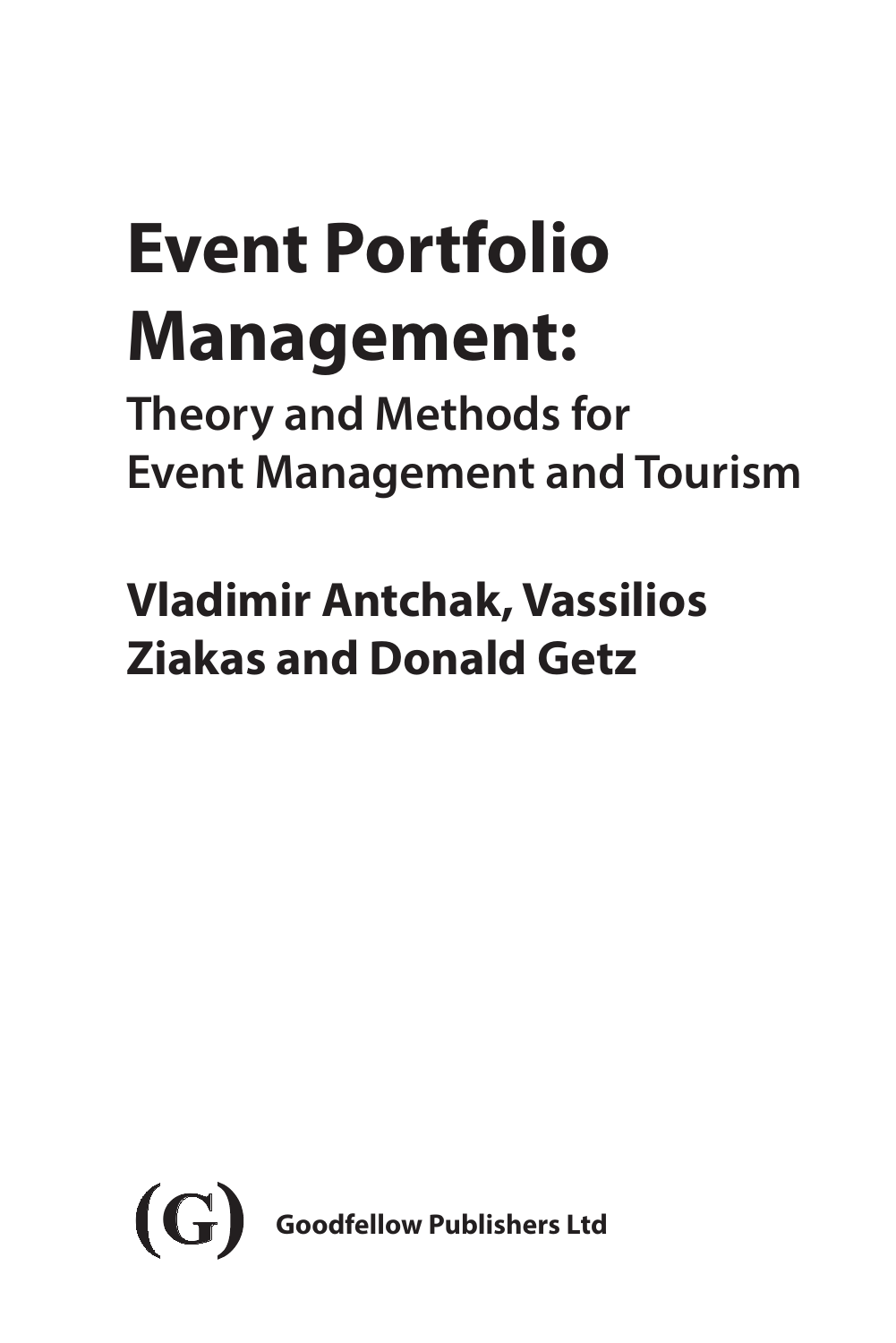<span id="page-1-0"></span>Published by Goodfellow Publishers Limited, 26 Home Close, Wolvercote, Oxford OX2 8PS **(G)**http://www.goodfellowpublishers.com

British Library Cataloguing in Publication Data: a catalogue record for this title is available from the British Library. Library of Congress Catalog Card Number: on file.

ISBN: 978-1-911396-93-2

#### **The Events Management Theory and Methods Series**

Copyright © Vladimir Antchak, Vassilios Ziakas and Donald Getz, 2019 All rights reserved. The text of this publication, or any part thereof, may not be reproduced or transmitted in any form or by any means, electronic or mechanical, including photocopying, recording, storage in an information retrieval system, or otherwise, without prior permission of the publisher or under licence from the Copyright Licensing Agency Limited. Further details of such licences (for reprographic reproduction) may be obtained from the Copyright Licensing Agency Limited, of Saffron House, 6–10 Kirby Street, London EC1N 8TS.

 $\Diamond$  Design and typesetting by P.K. McBride, www.macbride.org.uk

Cover design by Cylinder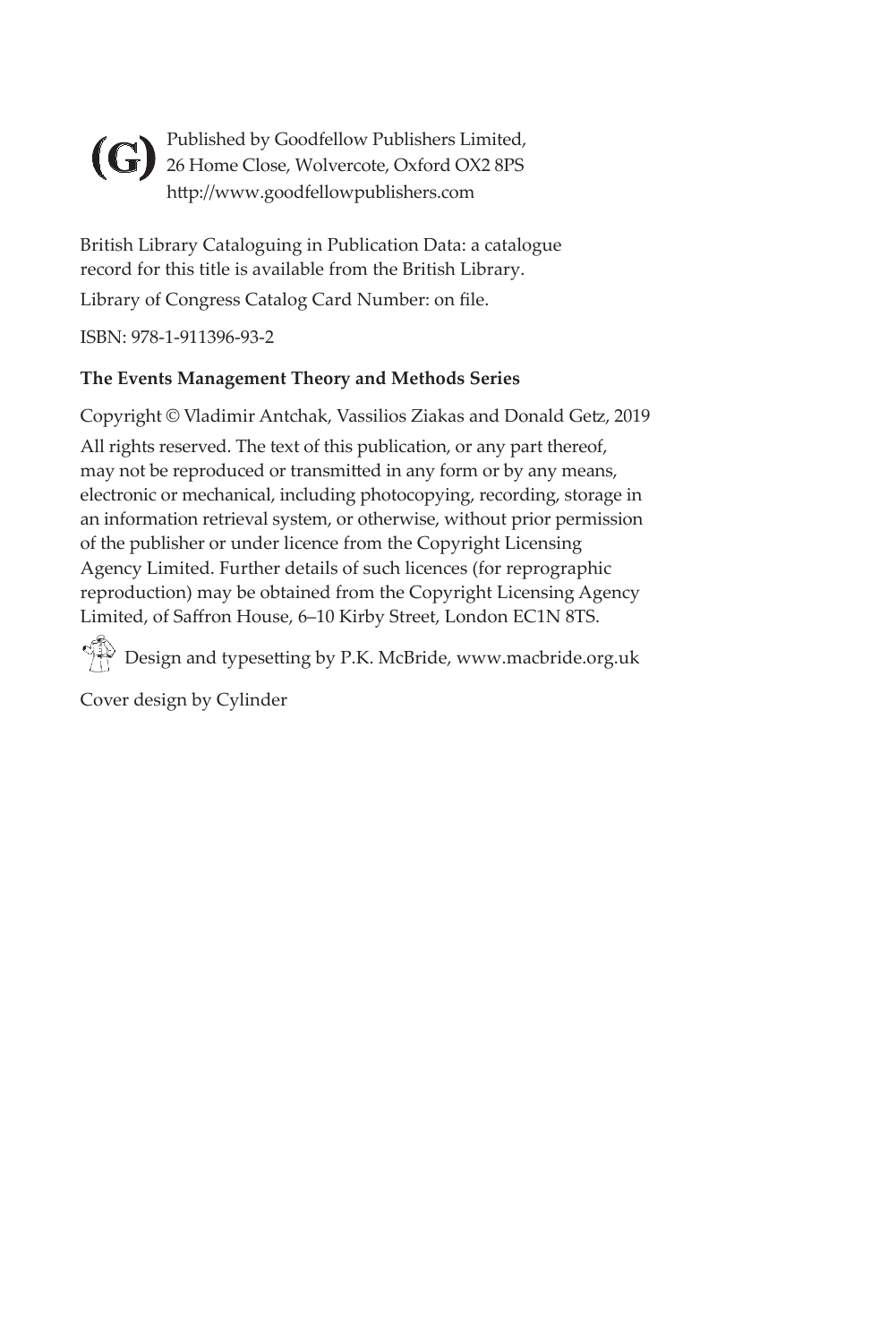## <span id="page-2-0"></span>**Contents**

| Introduction to the Events Management Theory and Methods Series | v    |
|-----------------------------------------------------------------|------|
| About the authors and contributors                              | vii  |
| <b>Acknowledgements</b>                                         | viii |
| <b>Introduction</b>                                             |      |

## **[Part I: Theory](#page-0-0)**

| $\mathbf{2}$ | <b>Cities and Events: Introducing Event Portfolios</b> | 8  |
|--------------|--------------------------------------------------------|----|
| 3            | Event Portfolio Leveraging                             | 21 |
| 4            | <b>Event Portfolios and Stakeholder Networks</b>       | 34 |
| 5            | <b>Critical Aspects of Portfolio Design</b>            | 46 |
| 6            | <b>Portfolio Evaluation and Impact Assessment</b>      | 71 |
|              |                                                        |    |

## **[Part II: Case Studies](#page-0-0)**

| 7                 | <b>Governmental Approach to Major Events in New Zealand</b>                    | 93  |
|-------------------|--------------------------------------------------------------------------------|-----|
| 8                 | Portfolio of Major Events in Auckland, Wellington and Dunedin                  | 104 |
| 9                 | <b>Event Portfolios and Cultural Exhibitions in Canberra and Melbourne</b>     | 125 |
| 10                | Sector-focused Approach to Business Events in Manchester                       | 144 |
| 11                | Edinburgh, a Festival City                                                     | 155 |
| $12 \overline{ }$ | International Comparison of Festival and Event Cities and their Portfolios 165 |     |
| 13                | <b>Conclusions</b>                                                             | 185 |
|                   | Index                                                                          | 197 |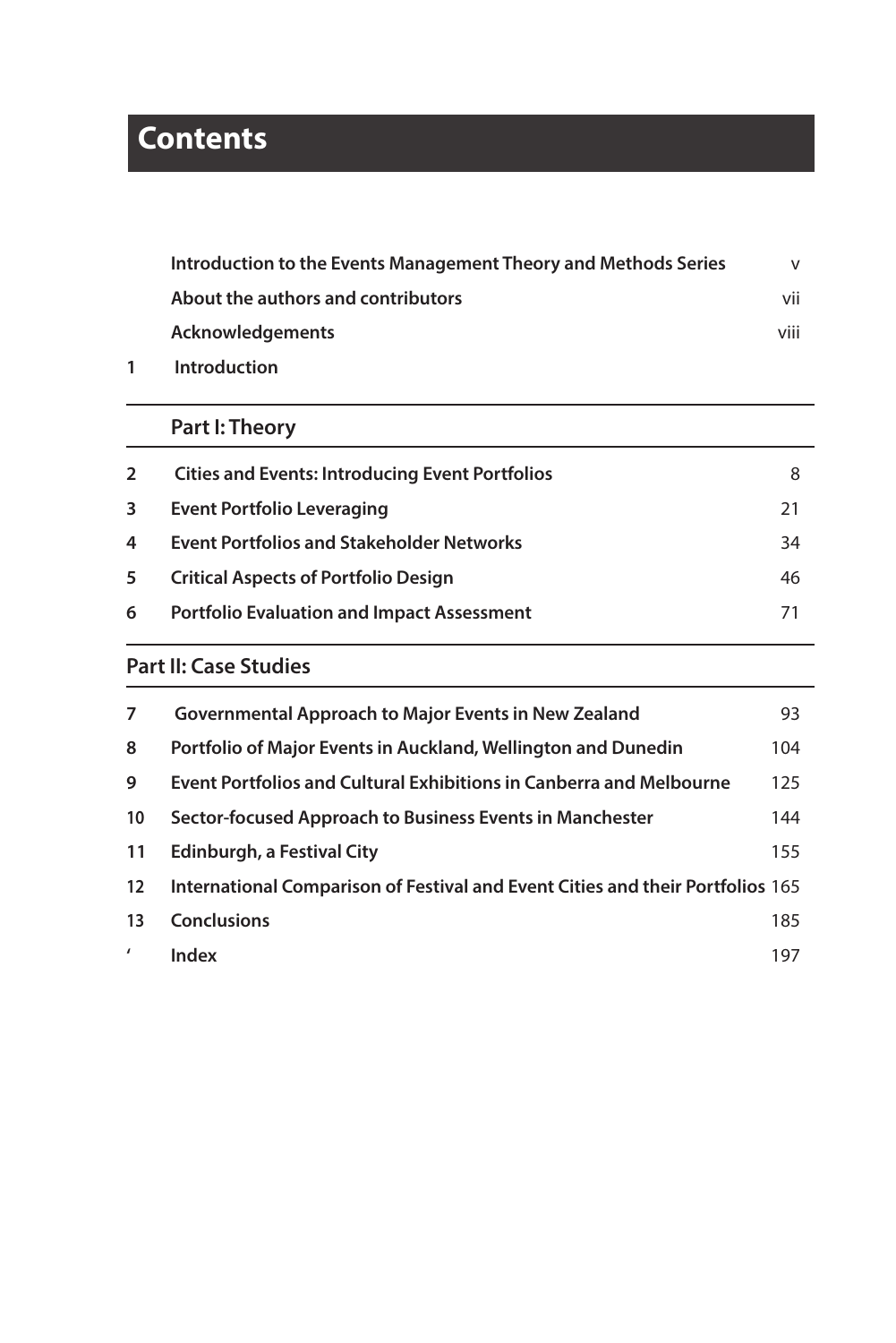## **List of figures**

| 3.1: Portfolio Leveraging                                                                                        | 24  |
|------------------------------------------------------------------------------------------------------------------|-----|
| 4.1: Event portfolio network                                                                                     | 37  |
| 5.1: The pyramid model for an event-tourism portfolio                                                            | 53  |
| 5.2: Revised portfolio model for a community orientation                                                         | 54  |
| 5.3: Event portfolio design                                                                                      | 56  |
| 5.4: Composition of event portfolios                                                                             | 57  |
| 6.1: A logic model for event evaluation and impact assessment                                                    | 83  |
| 6.2: Theory of change model                                                                                      | 84  |
| 6.3: Adapting the Balanced Scorecard evaluation system to event portfolios                                       | 85  |
| 6.4: Value x risk/costs matrix model for event portfolios                                                        | 86  |
| 6.5: Process model for evaluation of event portfolios                                                            | 89  |
| 8.1: Local institutional context and portfolio approaches in Auckland,<br><b>Wellington and Dunedin</b>          | 105 |
| 8.2: Organisational and public policy arrangements in major events<br>sphere in Auckland, Wellington and Dunedin | 120 |
| 8.3: Developing a portfolio approach to major events: Key elements                                               | 121 |
| 9.1: Contribution of major international exhibitions to an event portfolio                                       | 130 |
| 10.1: Key stakeholders in the Manchester's business events sector                                                | 149 |
| 10.2: Collaborative networking in Manchester                                                                     | 150 |
| 11.1: Festivals Edinburgh                                                                                        | 156 |
| 11.2: The eleven members of Festivals Edinburgh (as of 2019)                                                     | 157 |
| 12.1: Geographical representation of the IFEA Award winners                                                      | 165 |
| 12.2: Moscow Seasons portfolio                                                                                   | 181 |
| 12.3: Three main stakeholder groups and specific examples                                                        | 182 |
| 12.4: The example of Des Moines, Iowa (DMO as the focal organisation)                                            | 183 |
| 13.1: Ontological map of Event Portfolio Studies                                                                 | 186 |

## **List of tables**

| 5.1: Event portfolio strategies                                                  | 52  |
|----------------------------------------------------------------------------------|-----|
| 7.1: Key features of the shift in the national major event policy in New Zealand | 97  |
| 8.1: City vision on the value of major events and destination attractiviness     | 106 |
| 8.2: Auckland event policy framework – key documents                             | 113 |
| 10.1: Destination development in Manchester. Key documents                       | 146 |
| 10.2: Key sectors of economy in Manchester                                       | 147 |
| 10.3: Key business conferences and their contribution to the city economy        |     |
| in Manchester in 2016/17                                                         | 147 |
| 12.1: Comparison of award cities                                                 | 167 |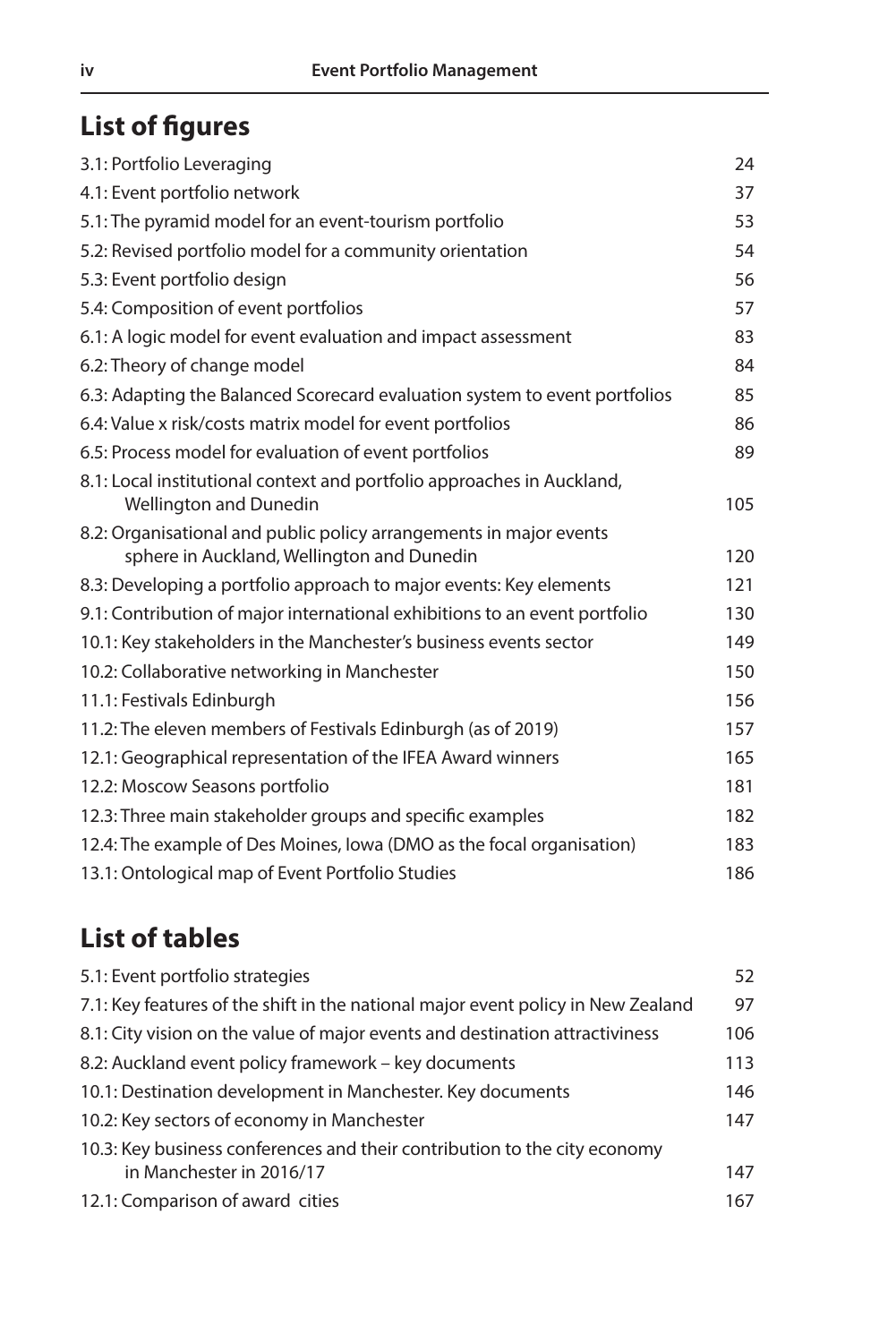## <span id="page-4-0"></span>**Introduction to the Events Management Theory and Methods Series**

Event management as a field of study and professional practice has its textbooks with plenty of models and advice, a body of knowledge (EMBOK), competency standards (MBECS) and professional associations with their codes of conduct. But to what extent is it truly an applied management field? In other words, where is the management theory in event management, how is it being used, and what are the practical applications?

Event tourism is a related field, one that is defined by the roles events play in tourism and economic development. The primary consideration has always been economic, although increasingly events and managed event portfolios meet more diverse goals for cities and countries. While the economic aspects have been well developed, especially economic impact assessment and forecasting, the application of management theory to event tourism has not received adequate attention.

In this book series we launch a process of examining the extent to which mainstream theory is being employed to develop event-specific theory, and to influence the practice of event management and event tourism. This is a very big task, as there are numerous possible theories, models and concepts, and virtually unlimited advice available on the management of firms, small and family businesses, government agencies and not-for-profits. Inevitably, we will have to be selective.

The starting point is theory. Scientific theory must both explain a phenomenon, and be able to predict what will happen. Experiments are the dominant form of classical theory development. But for management, predictive capabilities are usually lacking; it might be wiser to speak of theory in development, or theory fragments. It is often the process of theory development that marks research in management, including the testing of hypotheses and the formulation of propositions. Models, frameworks, concepts and sets of propositions are all part of this development.

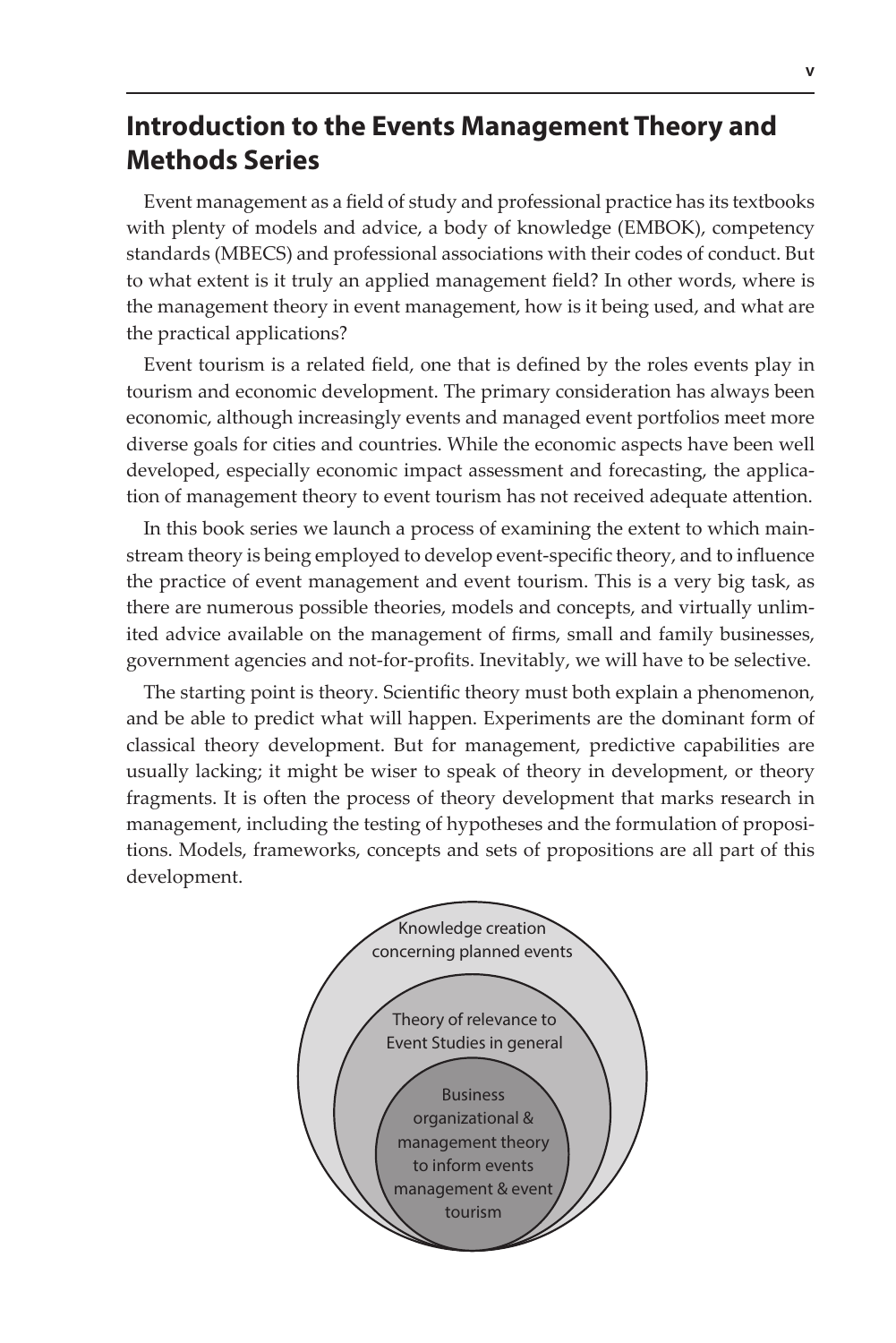<span id="page-5-0"></span>The diagram illustrates this approach. All knowledge creation has potential application to management, as does theory from any discipline or field. The critical factor for this series is how the theory and related methods can be applied. In the core of this diagram are management and business theories which are the most directly pertinent, and they are often derived from foundation disciplines.

All the books in this series will be relatively short, and similarly structured. They are designed to be used by teachers who need theoretical foundations and case studies for their classes, by students in need of reference works, by professionals wanting increased understanding alongside practical methods, and by agencies or associations that want their members and stakeholders to have access to a library of valuable resources. The nature of the series is that as it grows, components can be assembled by request. That is, users can order a book or collection of chapters to exactly suit their needs.

All the books will introduce the theory, show how it is being used in the events sector through a literature review, incorporate examples and case studies written by researchers and/or practitioners, and contain methods that can be used effectively in the real world.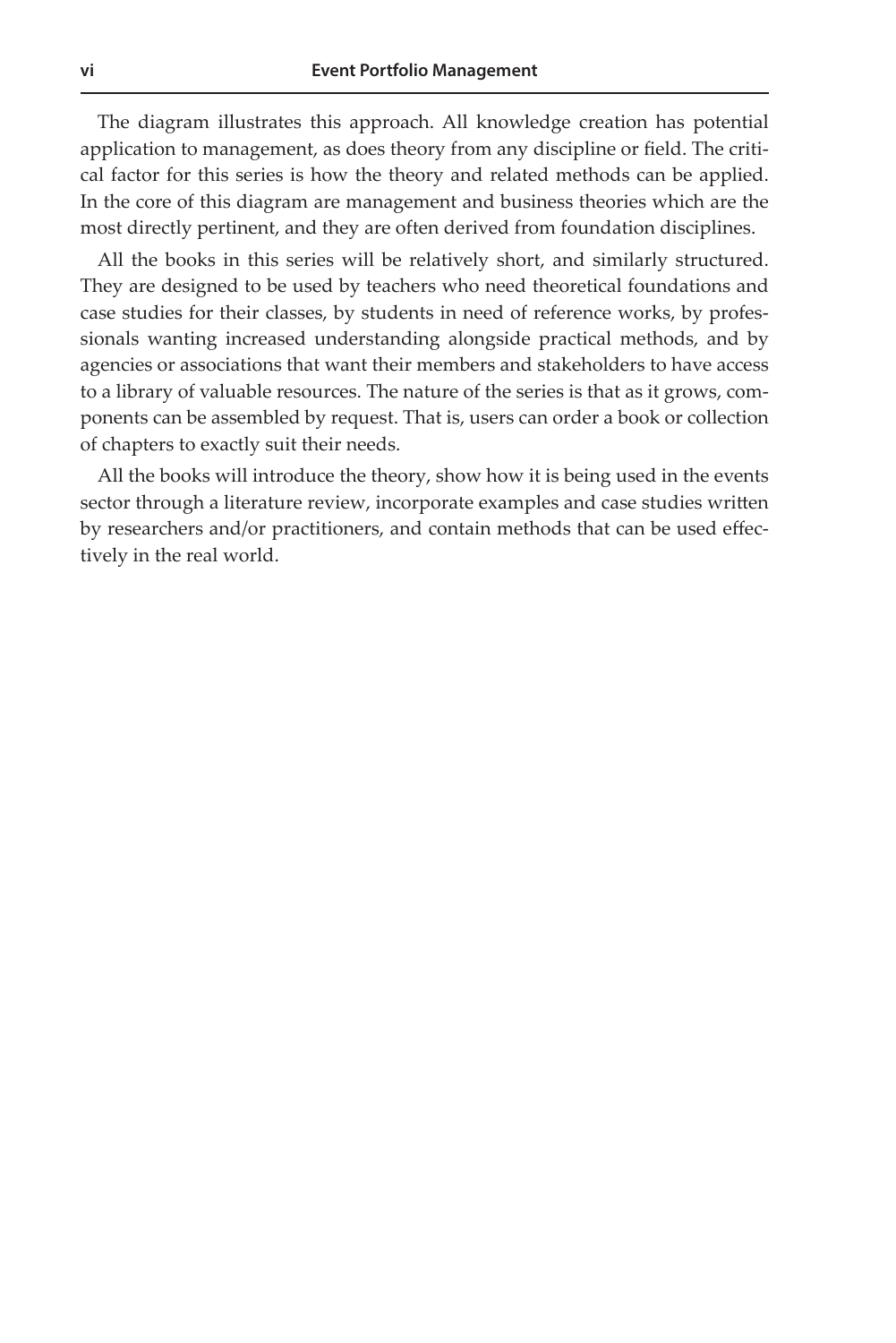#### <span id="page-6-0"></span>**About the authors and contributors**

**Dr Vladimir Antchak** is Senior Lecturer in Applied Management at the University of Derby, UK. His research interests focus on event portfolio design and management, place experience, destination branding and strategic storytelling. He has over 10 years of experience in events management, including organisation of business forums and conferences, cultural exhibitions, international business visits and presentations. The geography of completed projects includes Austria, Germany, Italy, the Netherlands and Russia.

**Dr Vassilios Ziakas** is Associate Professor at Plymouth Marjon University, UK with a research interest in sport and leisure policy through the lens of an interdisciplinary approach that seeks to create linkages among the sectors of sport, recreation, leisure, tourism and events. His primary emphasis is on strategic planning for obtaining a range of sustainable community benefits. His research has been published in a range of leading journals and is widely cited. He is author of the book *Event Portfolio Planning and Management: A Holistic Approach* (Routledge, 2014) and co-editor of the *Routledge Handbook of Popular Culture and Tourism* (Routledge, 2018).

**Professor Donald Getz** is a leading international researcher, author and consultant in the fields of tourism and event studies. Dr. Getz is Professor Emeritus, the University of Calgary, where he worked in the Haskayne School of Business from 1991 through 2009. Following his retirement, he held part-time research positions at the University of Queensland (Australia), University of Stavanger (Norway), and the University of Gothenburg (Sweden), and he was Visiting Professor at Linnaeus University in Sweden. Today, he is Visiting Professor at the University of Derby, UK. He has authored a number of relevant books including *Event Management and Event Tourism*, *Event Studies*, *Event Tourism*, *Event Evaluation*, and *Event Impact Assessment*, and co-authored *Event Stakeholders*.

**Dr Valentina Gorchakova** is Senior Lecturer at the University of Derby, teaching and leading an online business and management programme. She returned to academia after spending more than 10 years working in business, not-for-profit organisations and the UN Development Programme. Her research interests lie within service and arts marketing, branding, place-making, cultural and event tourism. She is also exploring the area of online learning, and learning in adulthood.

**Ms Zuzana Vokacova** has recently graduated from the University of Derby in MSc Events Management, which she passed with distinction. She has experience organising projects and events including congresses and business conferences, which she gained through working for a Professional Congress Organizer in Prague and interning at the International Congress and Convention Association in Amsterdam. She is passionate about events and traveling and her professional specialisation is in the meetings industry. She is currently working as an event project manager.